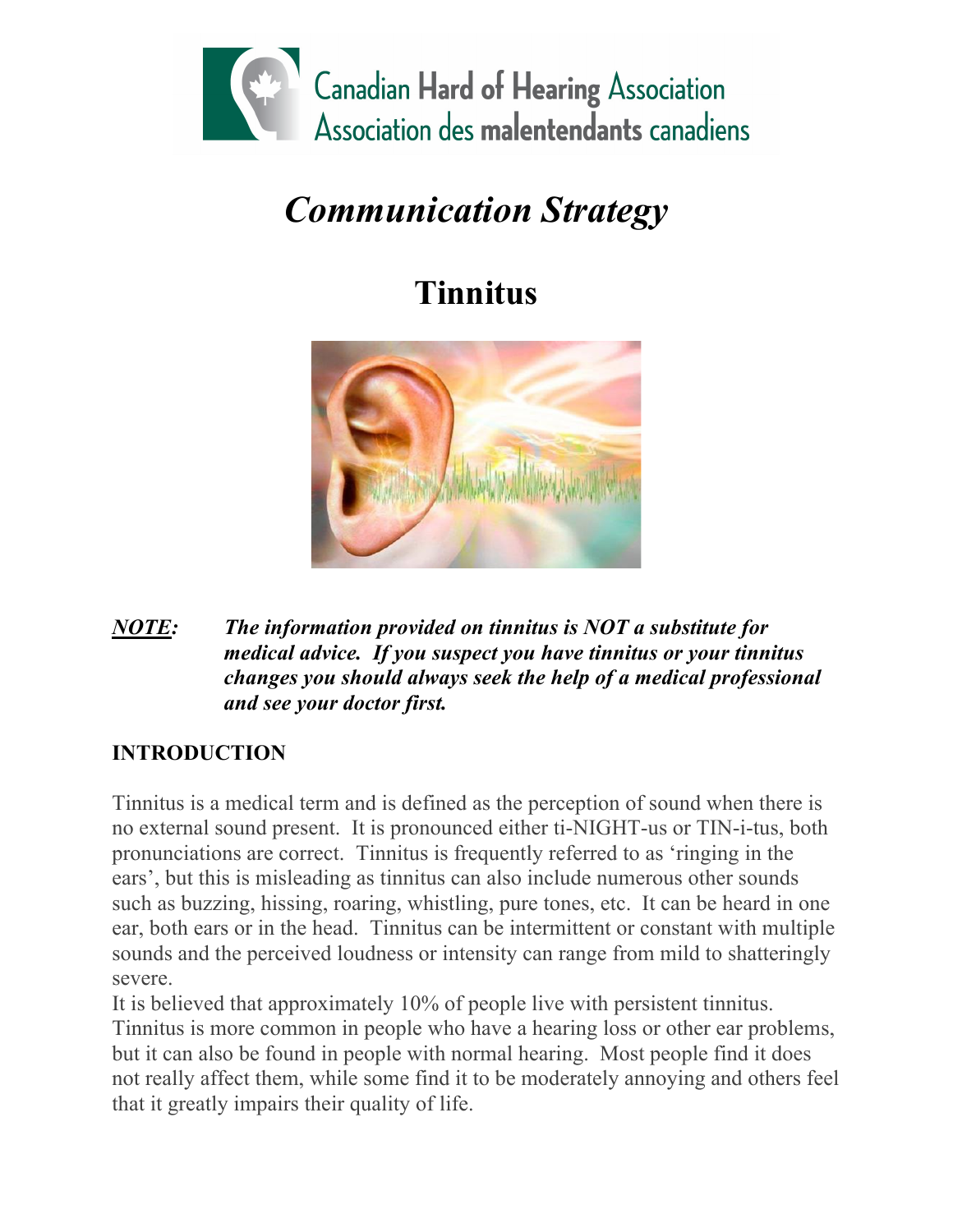Some of the common problems that people with tinnitus experience include:

- Increased difficulty in understanding speech
- Reduced ability to concentrate
- Negative thoughts
- Feeling of depression
- Frequent mood swings
- Increase tension and irritability
- Fatigue
- Insomnia

## **CLASSIFICATON, TYPES OF TINNITUS**

**Objective Tinnitus:** This type of tinnitus can be heard by others and it originates in the middle ear cavity behind the eardrum (less common). Often the tinnitus is only in one ear and is usually a result of either abnormal blood flow or muscular spasms or twitching. In some cases this type of tinnitus can be medically or surgically treated and your family physician will refer you to the appropriate specialist (i.e. otolaryngologist, cardiologist, etc.)

**Subjective Tinnitus:** This is the most common. In this type of tinnitus the sound(s) can only be heard by the person with tinnitus and it can originate anywhere along the auditory pathway.

## **THE EXPERIENCE O F TINNITUS**

The experience of tinnitus is different for everyone. Sounds may be intermittent or constant and occur in one ear or both or in the head. There may be multiple sounds or even a constant prevalent sound with others that occur intermittently.

Some examples would include:

- buzzing
- hissing
- ringing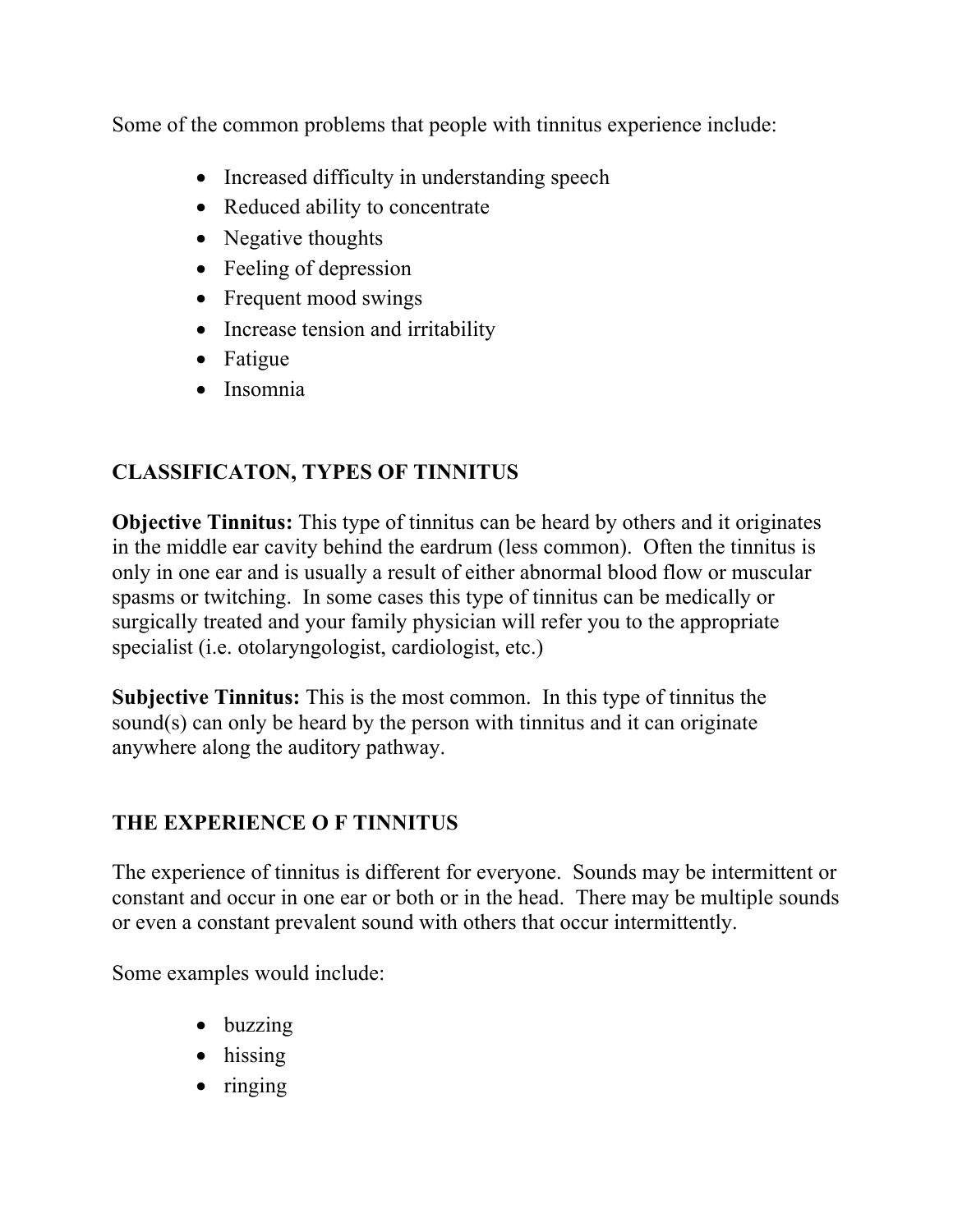- clear tones
- roaring
- sizzling
- crickets
- humming
- ocean
- clicking
- whistling
- pounding
- static
- power wires or transformer noises
- music

## **POSSIBLE CAUSES OF TINNITUS**

**Objective Tinnitus:** Is much less common than subjective tinnitus, but your doctor or the appropriate medical specialist can usually identify the cause and may be able to treat and cure the condition.

- Vascular there are a variety of sounds such as pulsing, humming and these are associated with a number of vascular conditions such as fistulas, aneurysms, vascular stenosis, hypertension, etc.
- Patulous Eustachian Tube usually synchronous with your breathing and improves when you lie down.
- Muscular associated with abnormal muscular contractions and may occur as clicking sounds.

**Subjective Tinnitus:** Is by far the most common type of tinnitus and the exact cause is unknown. What is known is that tinnitus itself is not a disease or illness, but rather a symptom. There are a number of theories of possible causes, but it is generally agreed that tinnitus results from some type of change, either mental or physical and they are not necessarily related to hearing. In the majority of the cases of subjective tinnitus, the cause is not known.

Some possible causes of subjective tinnitus may include but are not limited to: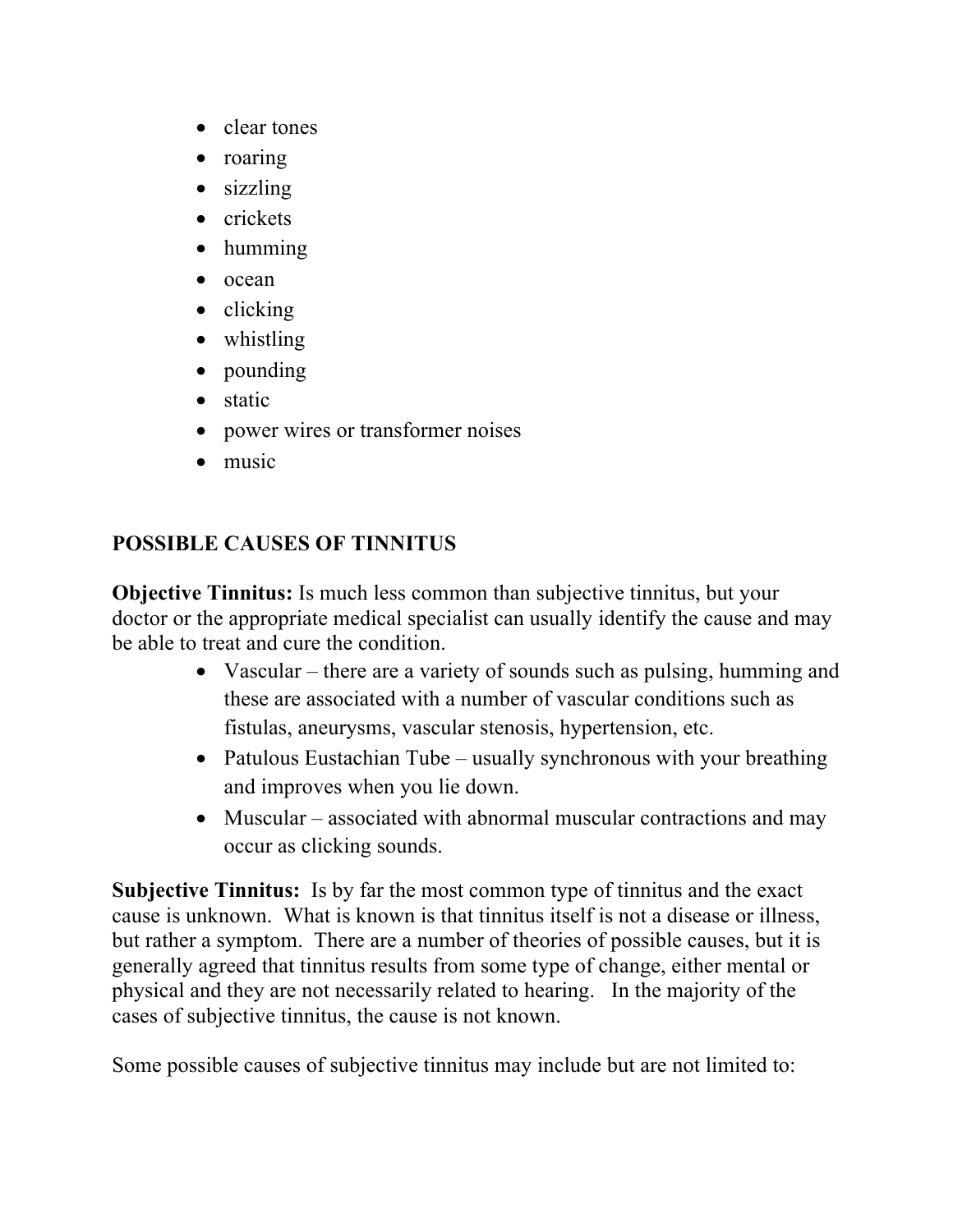- Otological related to the ear.
	- o noise induced hearing loss
	- $\circ$  presbycusis aging
	- o middle, inner ear or sinus infections
	- o otosclerosis
	- o Meniere's disease
	- o cerumen or ear wax
- Medications or Drugs some may cause or aggravate your tinnitus. Consult with your doctor about this possibility
- Metabolic Disorders
	- o thyroid disorders
	- o diabetes
	- o renal insufficiencies
	- o severe anemia
	- o vitamin deficiencies
- Dental
	- o TMJ temporomandibular joint disorders, associated with joint disorder with the jaw. You should see a dentist or an oral surgeon
- Neurological
	- o head trauma
	- o Multiple Sclerosis
	- o Meningitis
	- o tumours (very rare)
- Psychological
	- o anxiety
	- o depression
	- o **STRESS!**

#### **MANAGING TINNINTUS….SOME POINTS TO REMEMBER**

• **Tinnitus is a symptom, not a disease and it is not life threatening.** However, in rare cases, the underlying cause may be. Thus, you should always see your doctor if you think you have tinnitus or if your tinnitus changes.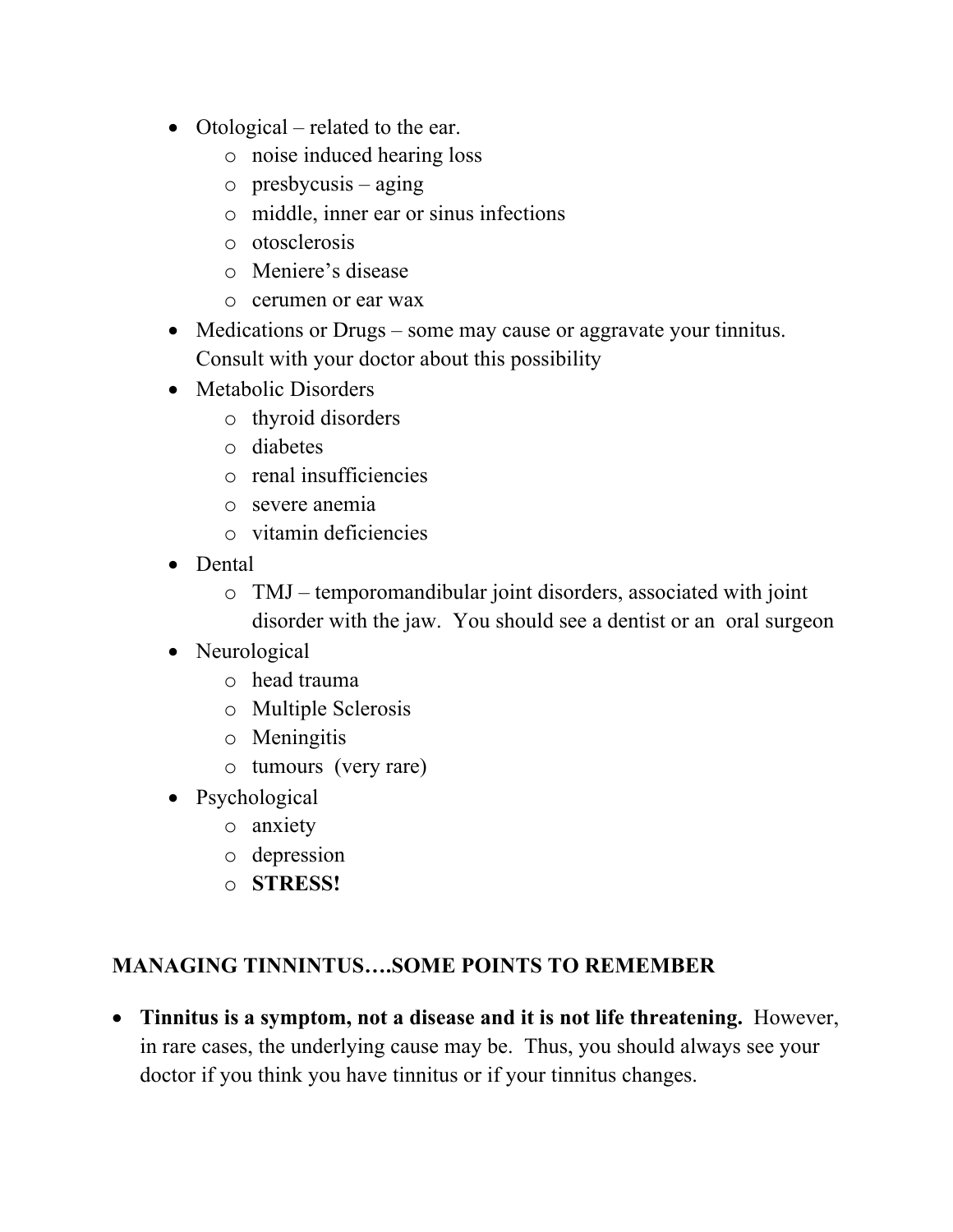- **Tinnitus usually does not get worse. You may have fluctuations, but it does not get worse overall.** When you first experience tinnitus, you will naturally be worried and very aware of the sound. However, most people find their tinnitus does seem to settle down after this initial period. It is like walking into a room with a noisy air conditioner or fan. Initially you are aware of how loud and noisy it is, but after a while you stop noticing as much. This is often referred to as *habituation.* People with progressive hearing loss may experience an increase in their perception of the sound as they are hearing less environmental sounds.
- **Be wary of a hopeless diagnosis or a doctor's advice like, "There's nothing you can do about tinnitus. You just have to go home and get used to it."**
- **Although there is no cure for tinnitus, there are a many things people can do to manage the impact that tinnitus has on their lives.**

#### **THE FIRST STEPS TOWARDS TAMING TINNITUS**

- **Try Not to Give Tinnitus All Your Attention**
	- o Many people say they notice the tinnitus less when they are doing something. Keep yourself occupied in activities that will shift your attention from the tinnitus….but don't overdo it. Some of these should be activities you enjoy such as listening to music, reading, sports, hobbies, etc.
- **Relax**
	- o Learning to relax is probably one of the most useful things you can do to help yourself. Tinnitus can often be an emotional barometer for many as stress can be a major aggravator or 'trigger' of tinnitus.
	- o Your attitude towards tinnitus matters. Try not to create negative forecasts for your tinnitus such as "This is hopeless". Remember, counting on a better outcome will help you create one.
- **Establish Sleep Patterns and Get a Good Night's Sleep**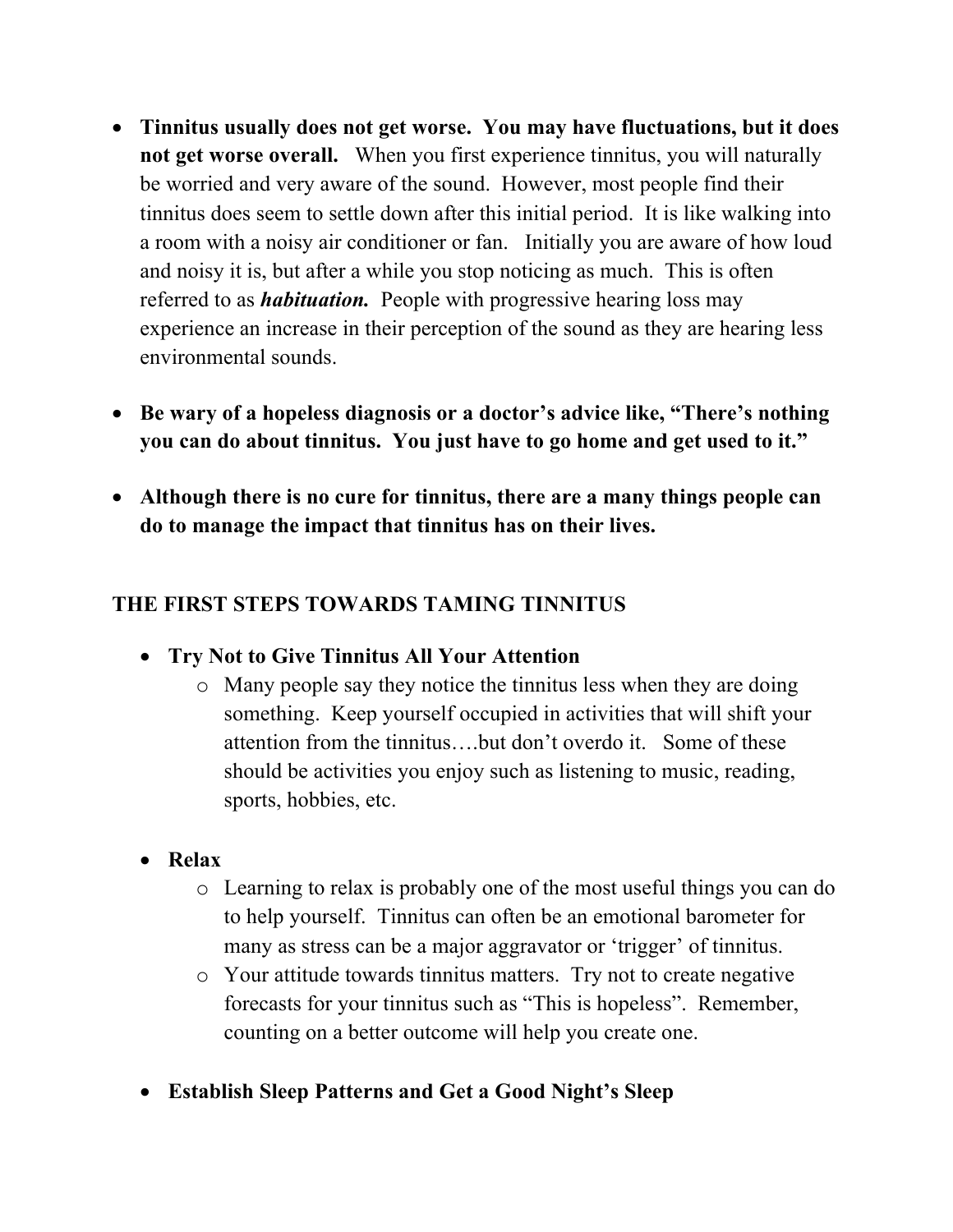- o A large number of people with tinnitus have difficulty with sleep. This is likely due to the quietness of the bedroom which allows you to give the tinnitus all of your attention and makes the noise more noticeable. It is no secret that chronic sleep problems leave people exhausted, irritable, stressed and anxious. All of these are triggers that can aggravate your tinnitus, making it even more difficult to sleep, resulting in a vicious cycle of insomnia.
- o Some ideas to help improve your sleep include:
	- Develop a regular sleep pattern. Get up at the same time every morning. This will help set your internal clock.
	- Avoid naps as this will disrupt your internal clock.
	- Try to avoid caffeine, high levels of salt, nicotine and alcohol in the evenings.
	- Develop regular routines before bedtime and make a point of winding down. For example, making lunch for tomorrow, brushing your teeth, reading a book while lying in bed.
	- Go to bed only when you are good and tired.
	- The bedroom should be a place for relaxation, pleasure and sleep. Work, study, eating should be elsewhere in your home.
	- Use sound conditioners or maskers to help you relax and distract you from the tinnitus.
	- You may need to consult with your family doctor about a sleep medication to help you with your insomnia. This is only for the short term and you should continue to work towards developing better sleep habits using the suggestions listed above.
- o If you do not fall asleep within 20 to 30 minutes. Don't just lie there. Get up, move to another room and do something relaxing (read, watch a little TV…nothing too exciting) until you begin to feel more tired and then go back to bed.
- **Learn What Triggers or Aggravates Your Tinnitus and, If Possible, Avoid Them.**
	- o There are a number of triggers that may cause fluctuations or aggravate a person's tinnitus. However, many people with tinnitus do not have any known cause or trigger for their tinnitus.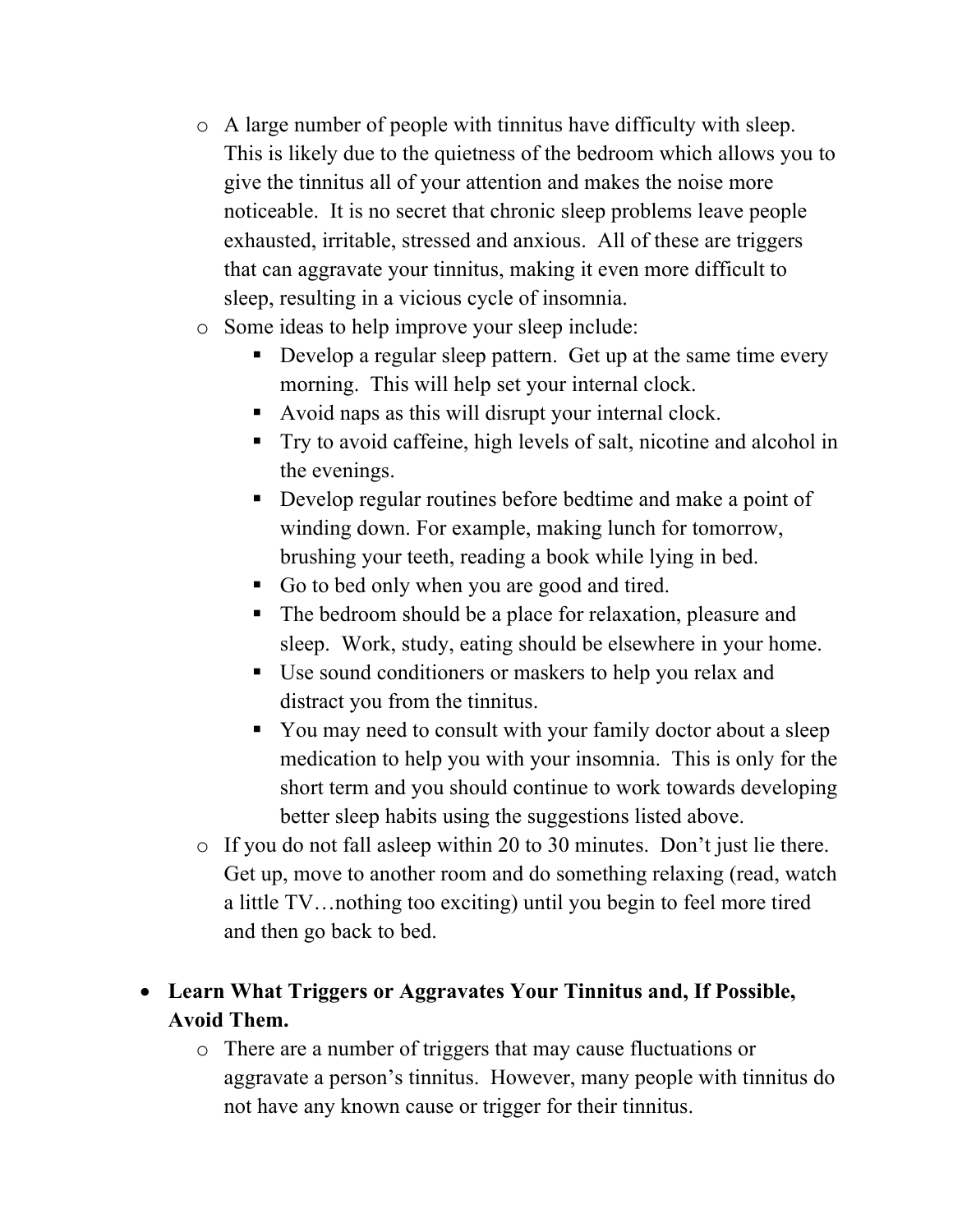- o Effectively managing tinnitus can involve a bit of detective work. When investigating possible triggers for your tinnitus it is important to not go "chasing a cure" and looking too closely. A trigger or aggravator of your tinnitus should be quite obvious and jump up and hit you in the face.
- o Some possible things to be used in moderation or avoid include:
	- Loud noise
	- Complete quiet
	- Certain drugs or medications always consult with your physician
	- Nicotine
	- Sodium
	- $-$  ASA
	- Alcohol
	- Caffeine
	- Quinine used to treat malaria and is also in tonic water
	- Stress

## **TINNITUS THERAPY**

#### *Note:* **Always** *consult with your doctor before beginning any therapy or treatment for your tinnitus. If you have a hearing loss, you should also consult with your audiologist.*

While there is NO CURE for tinnitus at this time, there are a number of therapies available for the treatment of tinnitus both conventional and alternative (or complementary). The conventional therapies are generally accepted practices by the health care professionals. There is little evidence that alternative or complementary treatments are effective for tinnitus, however some people have found them to be helpful. *If you choose to try an alternative therapy make certain you receive clearance from your family physician first.*

## **Conventional Therapies**

• **Correcting Hearing Loss – Hearing Aids, Cochlear Implant, BAHA**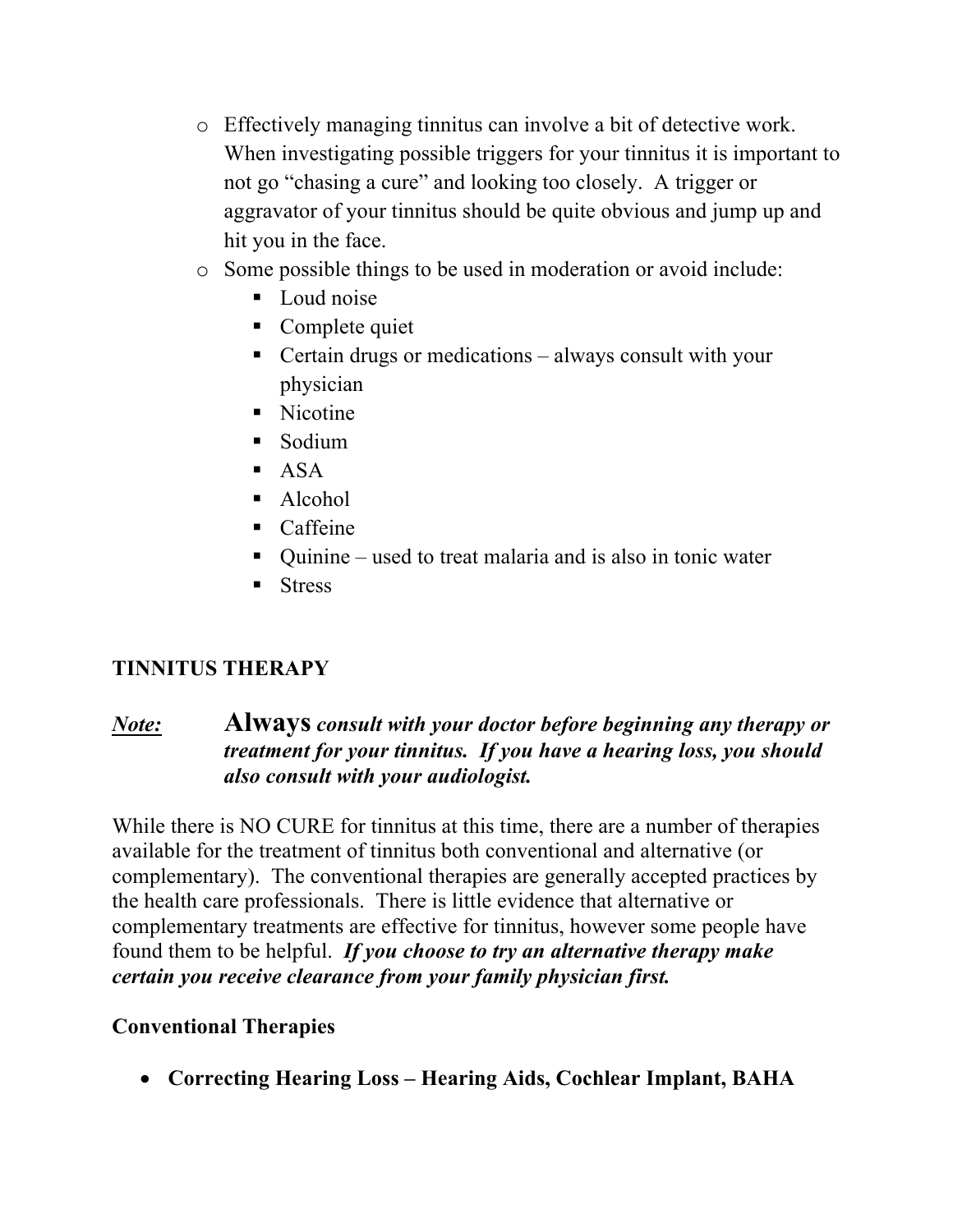o If you have a hearing loss, your world is much quieter and you are not hearing many environmental sounds. This allows you to focus your attention on the tinnitus. Wearing hearing aids is *extremely* helpful in managing tinnitus. Using hearing aids also reduces your stress levels as it reduces the strain of trying to listen.

#### • **Biofeedback Therapy**

o Attempts to change and reduce the body's automatic or involuntary responses to stress. This will reduce the perception of tinnitus by altering the body's physical responses to stress.

#### • **Cognitive Therapy**

o Attempts to change your emotional response to tinnitus by reducing the stress and distraction associated with tinnitus. Remember your attitude matters. Sometimes you may need some guidance and counselling from a trained professional or an audiologist.

## • **Drug Therapy**

o There is no specific medication to treat tinnitus, but some medications may be needed to help with depression, anxiety and stress. Medications are best when used in combination with other therapies.

## • **Sound Therapy Using Sound Conditioners and Maskers**

- o Tinnitus is most noticeable in quiet environments. Therefore the aim of sound therapy is to distract your attention from the tinnitus. A radio or television can sometimes provide enough background noise to mask the sound of tinnitus. Listing to gentle music or natural nature sounds can be helpful.
- o Some examples of sound conditioners and maskers include:
	- § **Tinnitus masker** an electronic device that looks like a hearing aid and produces noise to help mask tinnitus.
	- § **Tinnitus instrument** a combined hearing aid and masker for people with both hearing loss and tinnitus.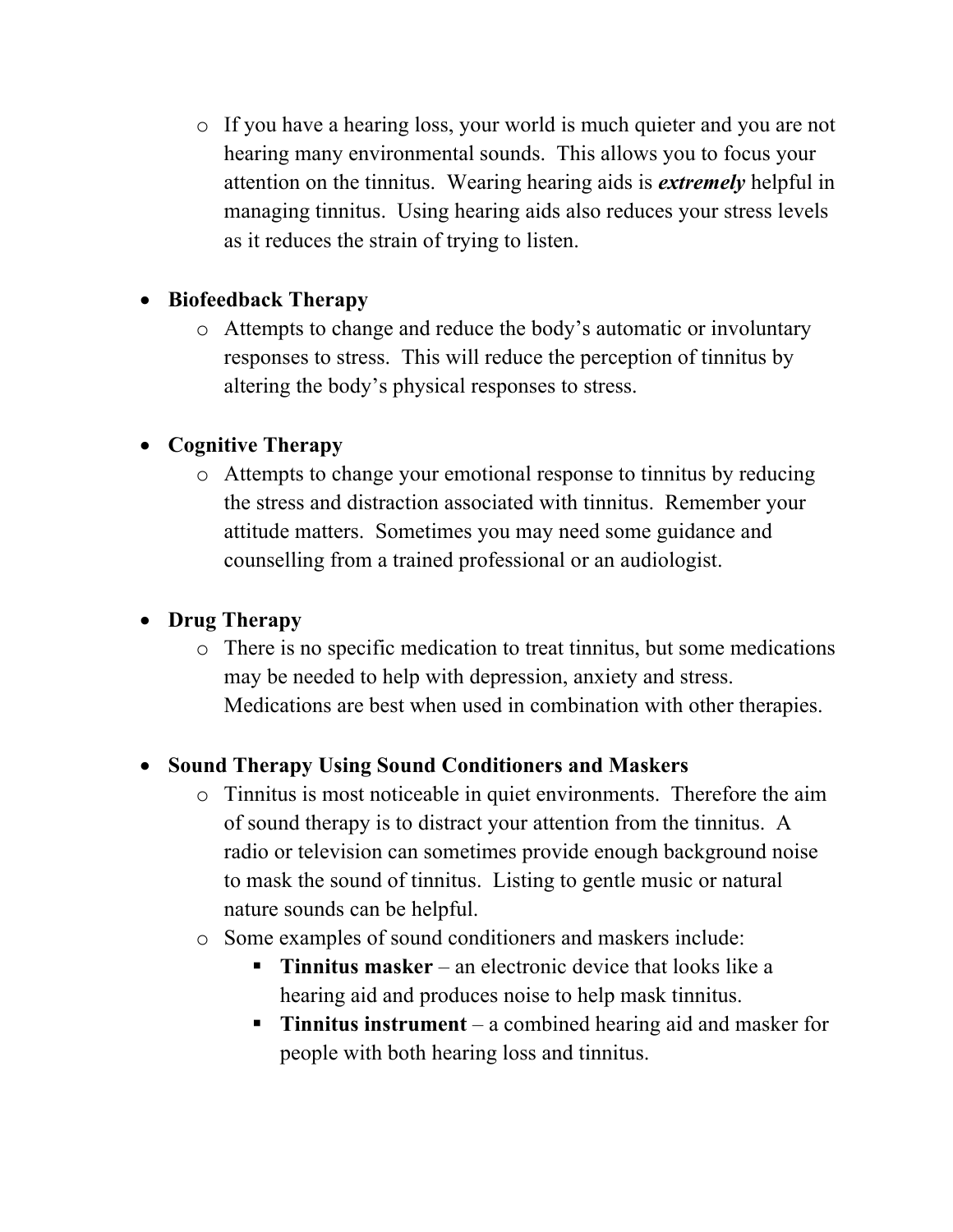■ **Commercial Sound Conditioners** – electronic devices which produce various sounds to provide relief from tinnitus. These are particularly helpful when trying to sleep at night. There are a wide variety of systems available today including some with speakers to be placed in the pillow.

#### • **Tinnitus Retraining Therapy**

o A structured approach to managing tinnitus by using a combination of sound therapy and counselling to help retrain the way your brain responds to tinnitus sounds. The process trains the brain to reduce the priority of the tinnitus and you start to tune out the tinnitus and become less aware of it. This process is called *habituation.*

#### **Alternative or Complementary Therapies – Beware of the "CURE" Claim**

There is little evidence that alternative or complementary treatments are effective for tinnitus and the fact is not enough scientific evidence exists to make any judgment as to whether these are effective or not. Many people with tinnitus find themselves "chasing a cure" and often resort to alternative or homeopathic remedies. Some find a few to be helpful, while others find them all to be utterly useless.

Alternative therapies are not accepted by most health care professionals as an effective treatment for tinnitus. Many of them will not do you any harm if you choose to try them, but you must *always consult with your family doctor first to ensure they are not contra- indicated.*

Some examples of Alternative or Complementary Therapies include:

- **Acupuncture**
- **Craniosacral Therapy**
- **Hypnosis**
- **Herbal Remedies**
- **Vitamins**
- **Magnet Therapy**
- **Homeopathic Supplements**